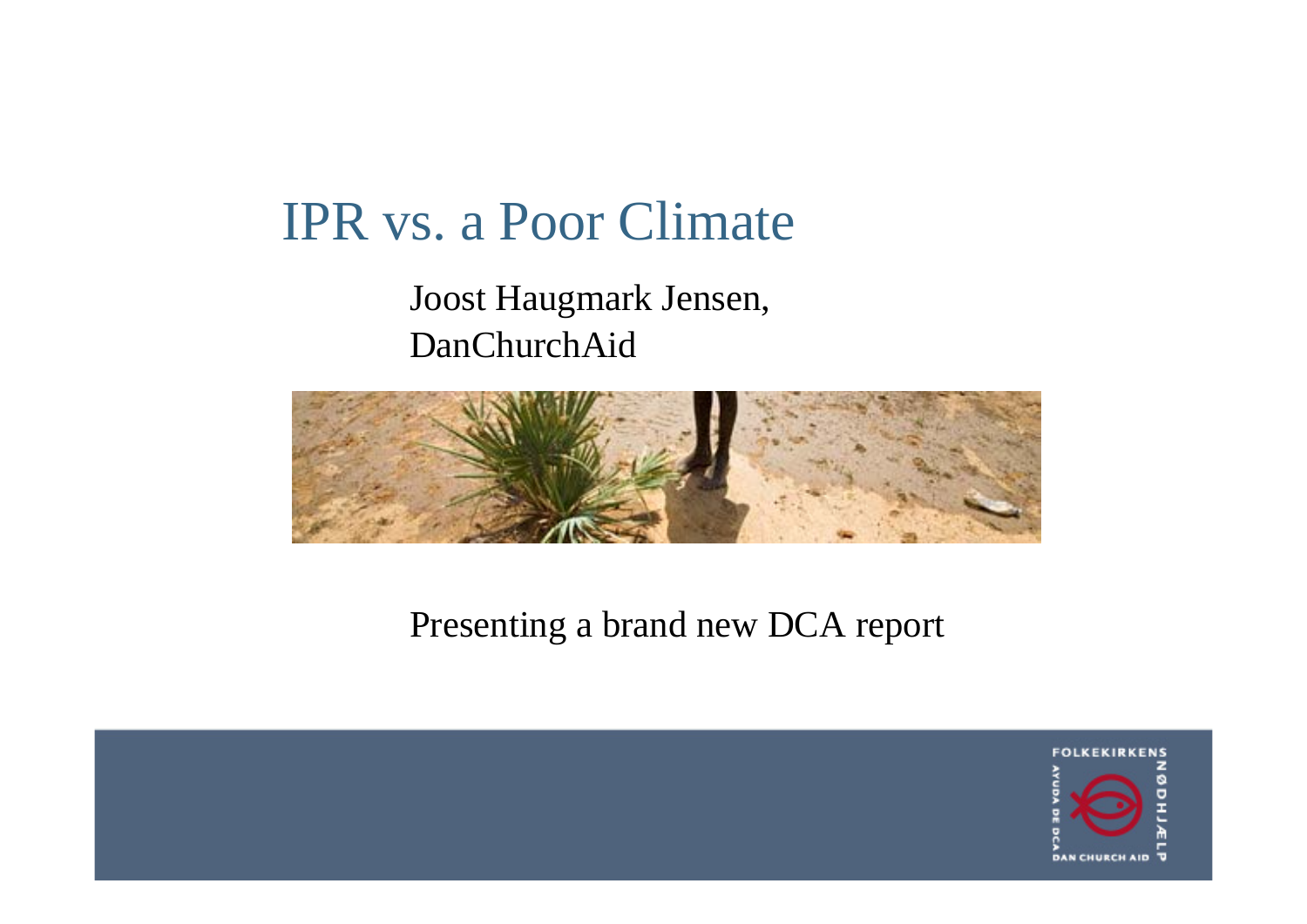## Past claims on TRIPS

- **More innovation, R&D**
- **More technology transfer**
- Increased investments in developing countries.
- Claim still stands strong in the debate on climate change and IPRs.

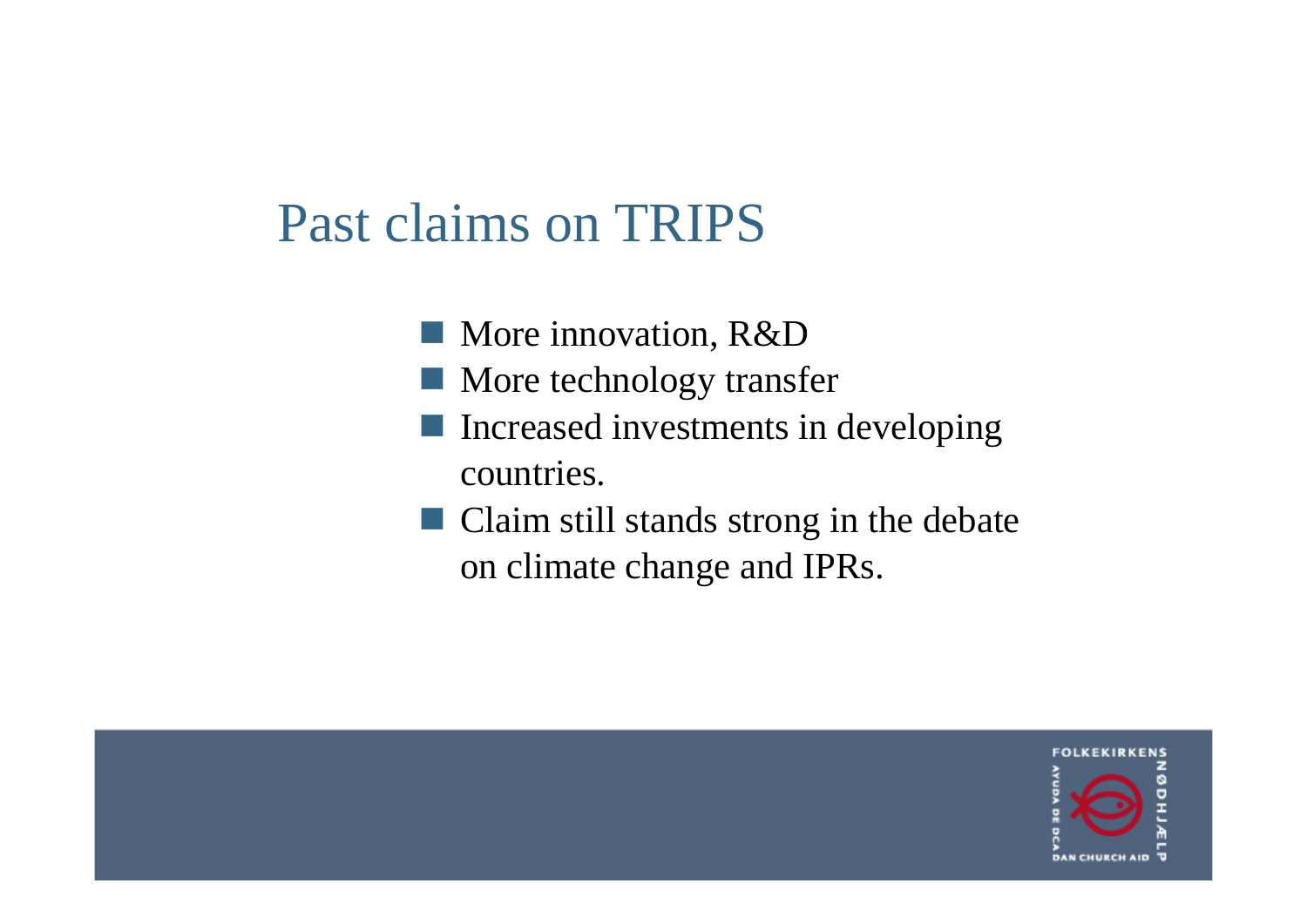## Not so. It seems that we need

- Revised patent rules
- Tolerance of increased use of existing flexibilities
- **More flexible patent rules,**
- Especially for the worlds poorest countries!
- Because one size does not fit all.

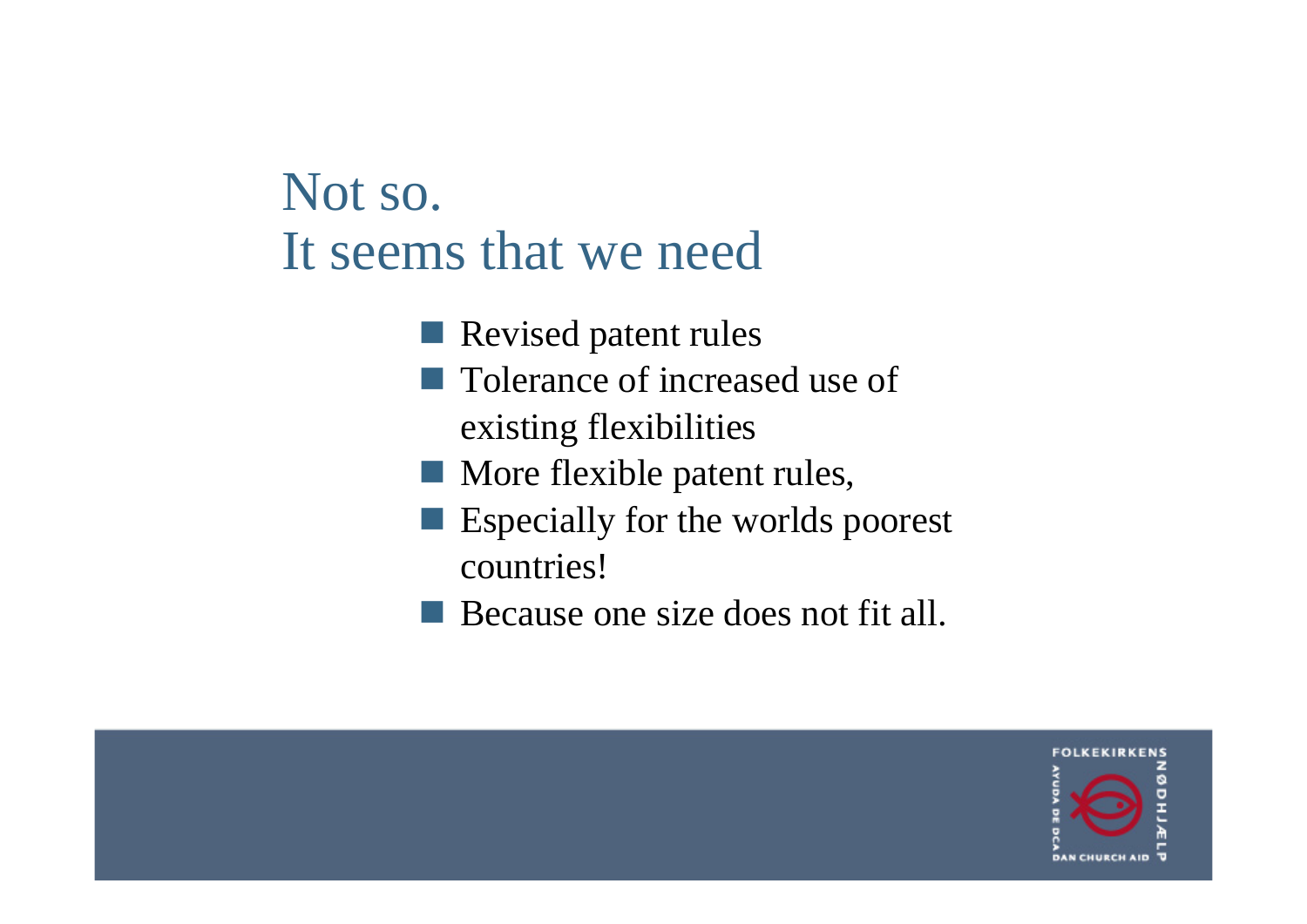# IPR protection in poor countries

- **Studies show TRIPS enforced IPR** provides higher global inequality
- **May hamper growth/development in** LDCs
- In LDCs: higher prices and less access to new climate friendly technologies

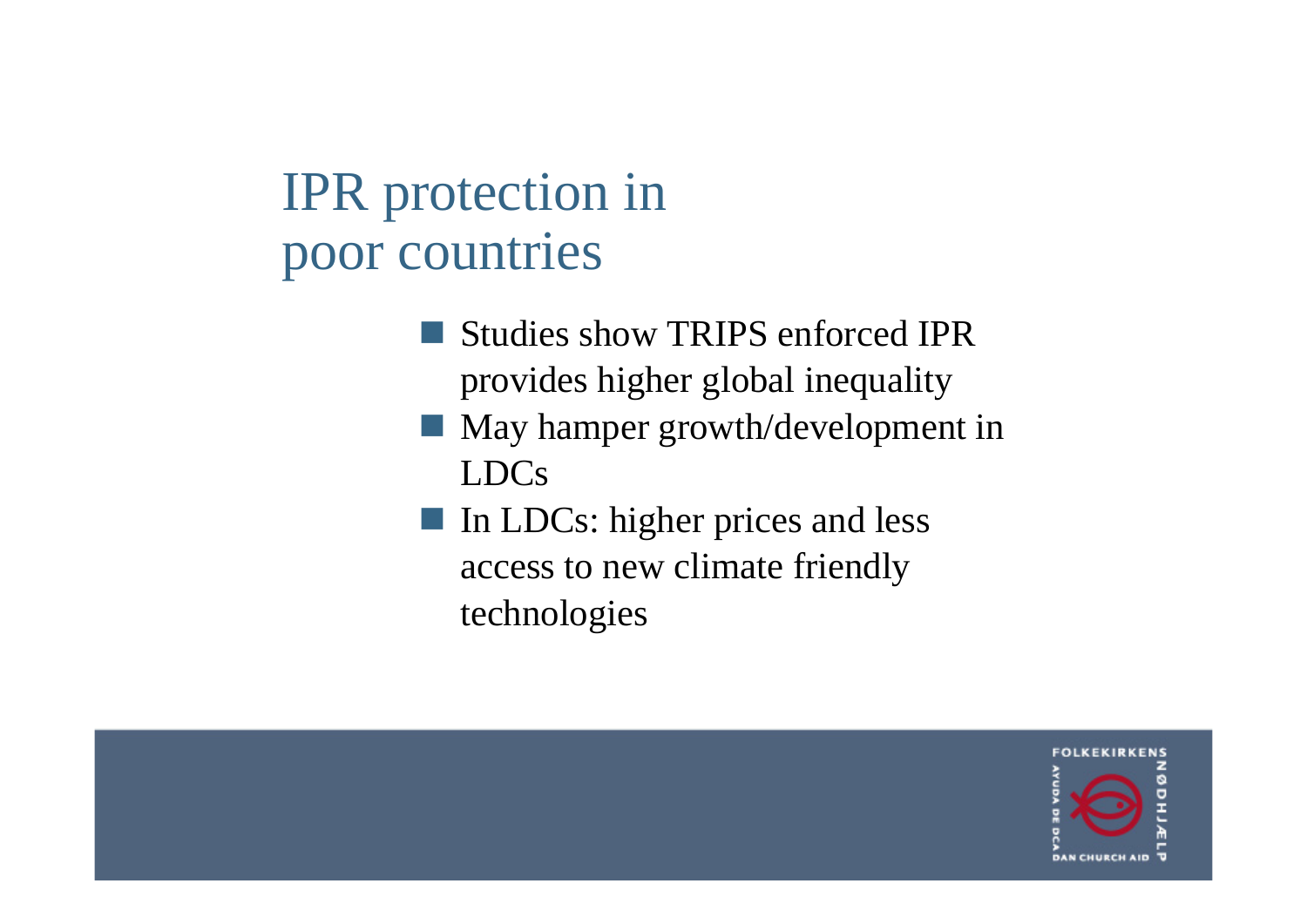## Historical Evidence

- A number of countries have promoted development by weak or tailor-made IPR.
- This has promoted stronger innovation.
- Cases of hampered R&D by current IPR regimes
- Differentiated and locally adapted IPRs
- Critical for growth, development and
- Most likely also for developing climate friendly technology in poor countries.

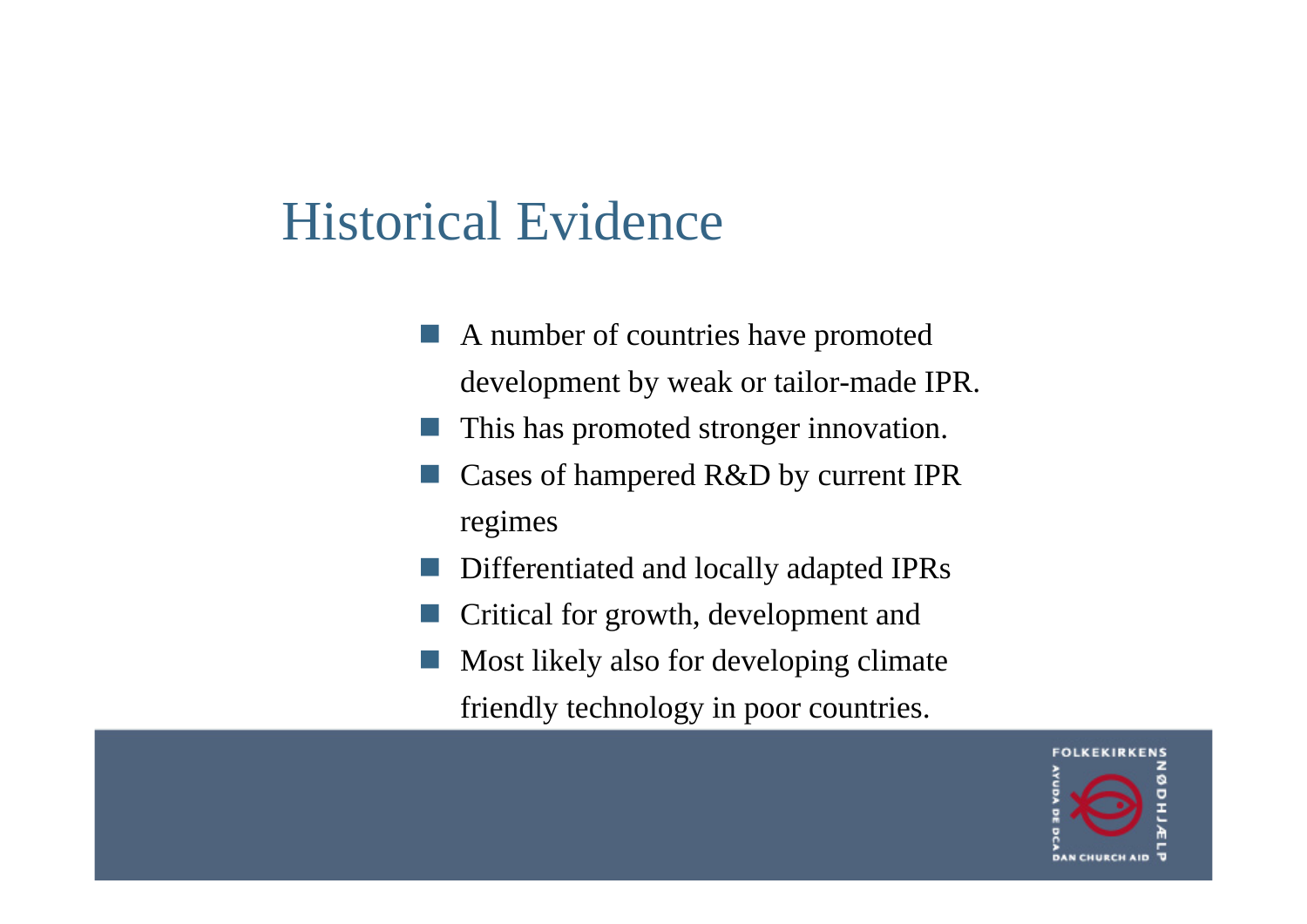## Recommendations

**If** Issue a statement on TRIPS and Climate Change alike the DOHA declaration

**The To ensure the worlds poorest** countries can access the technology they need

Also those without productive capacity

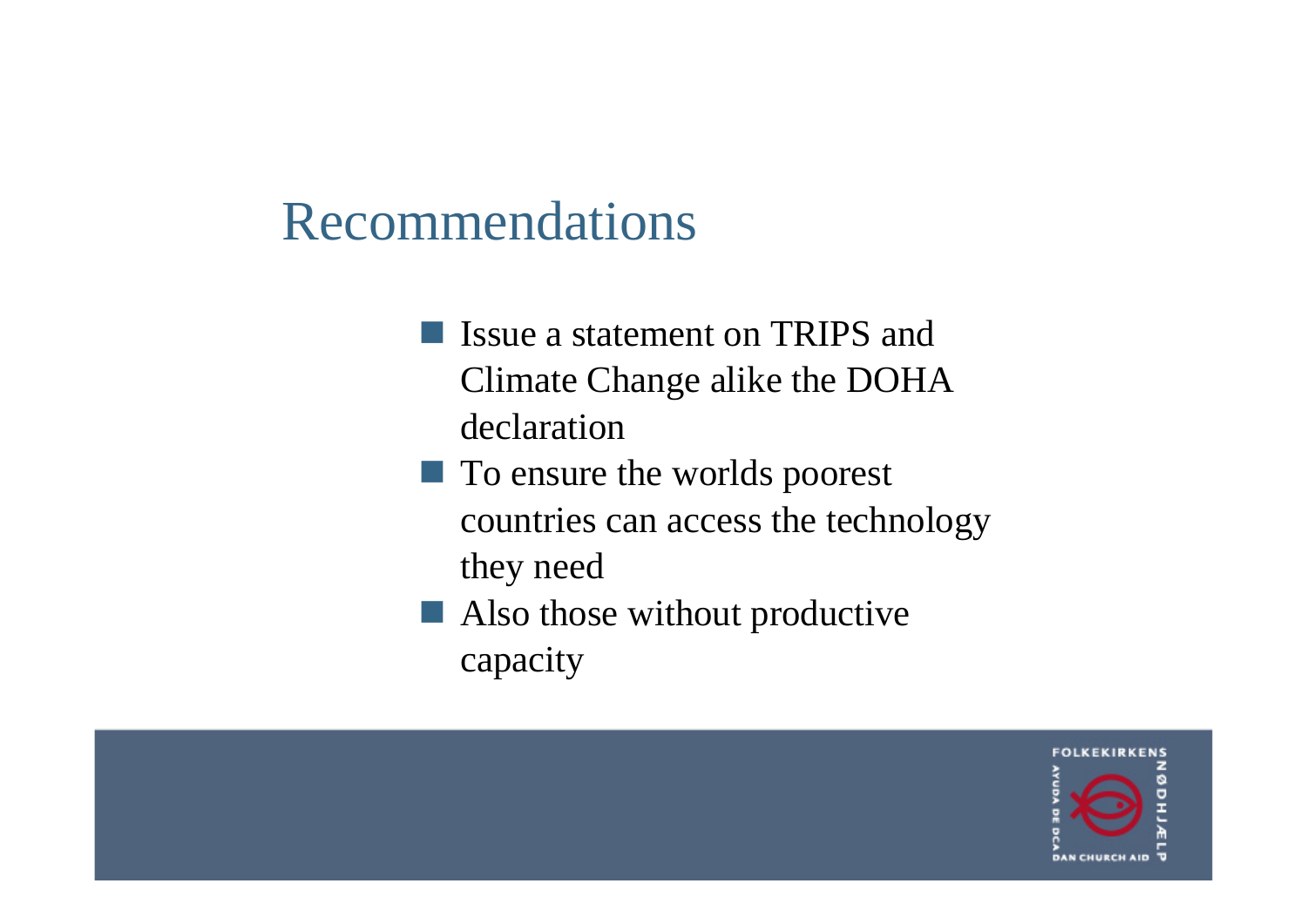#### Time unlimited exception

- Grant a time-unlimited exception to the TRIPS agreement for LDCs,
- **Ensuring provisions only apply only** for countries graduating out of the LDC group
- Not by an arbitrary date (currently 1 July 2013)

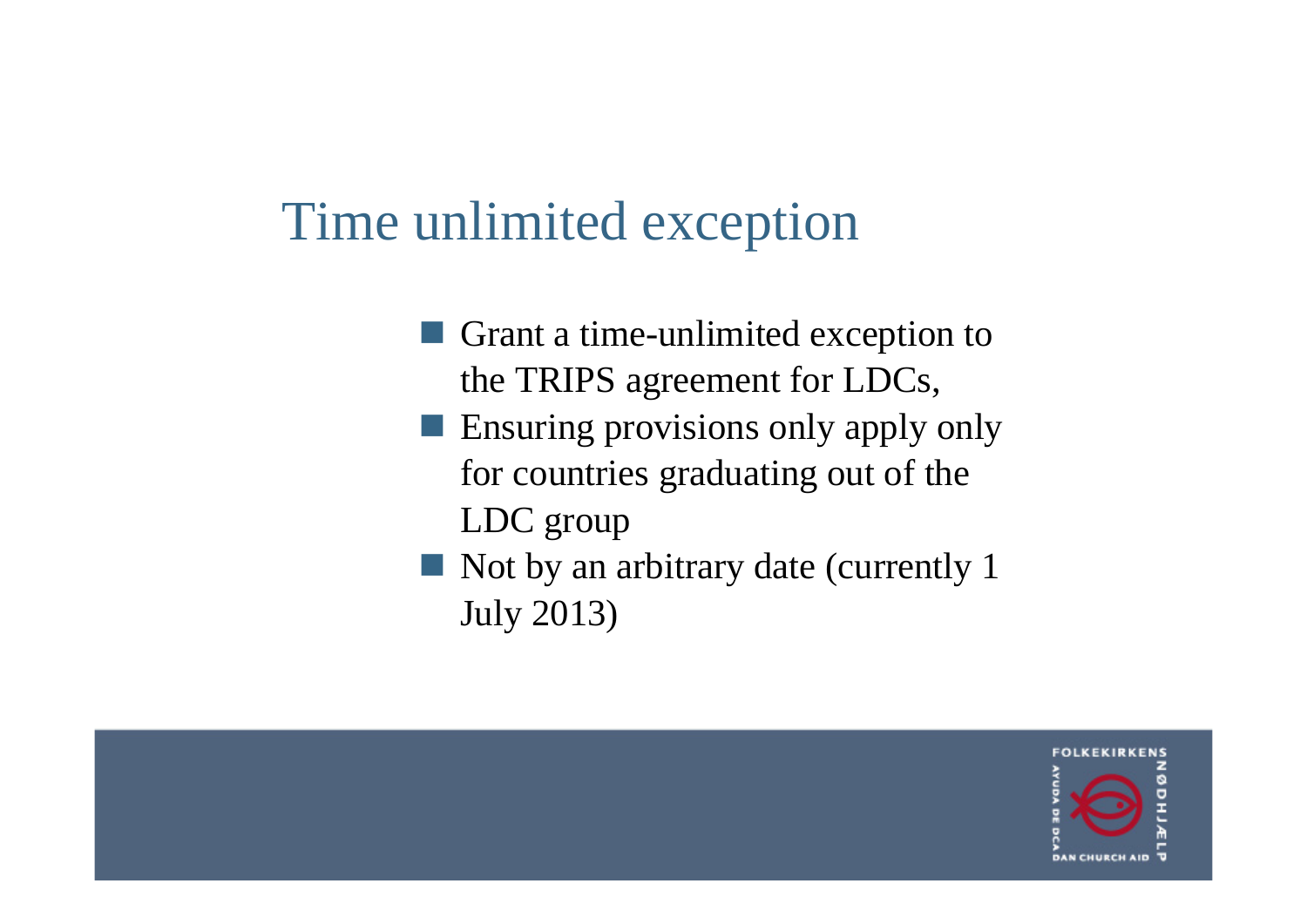# Develop new IPR schemes

- **For climate technologies**
- **Patent pools/libraries**
- Ensure easy access for dev.countries.
- General or a sectoral approach
- Within technology action programs for specific climate technologies.